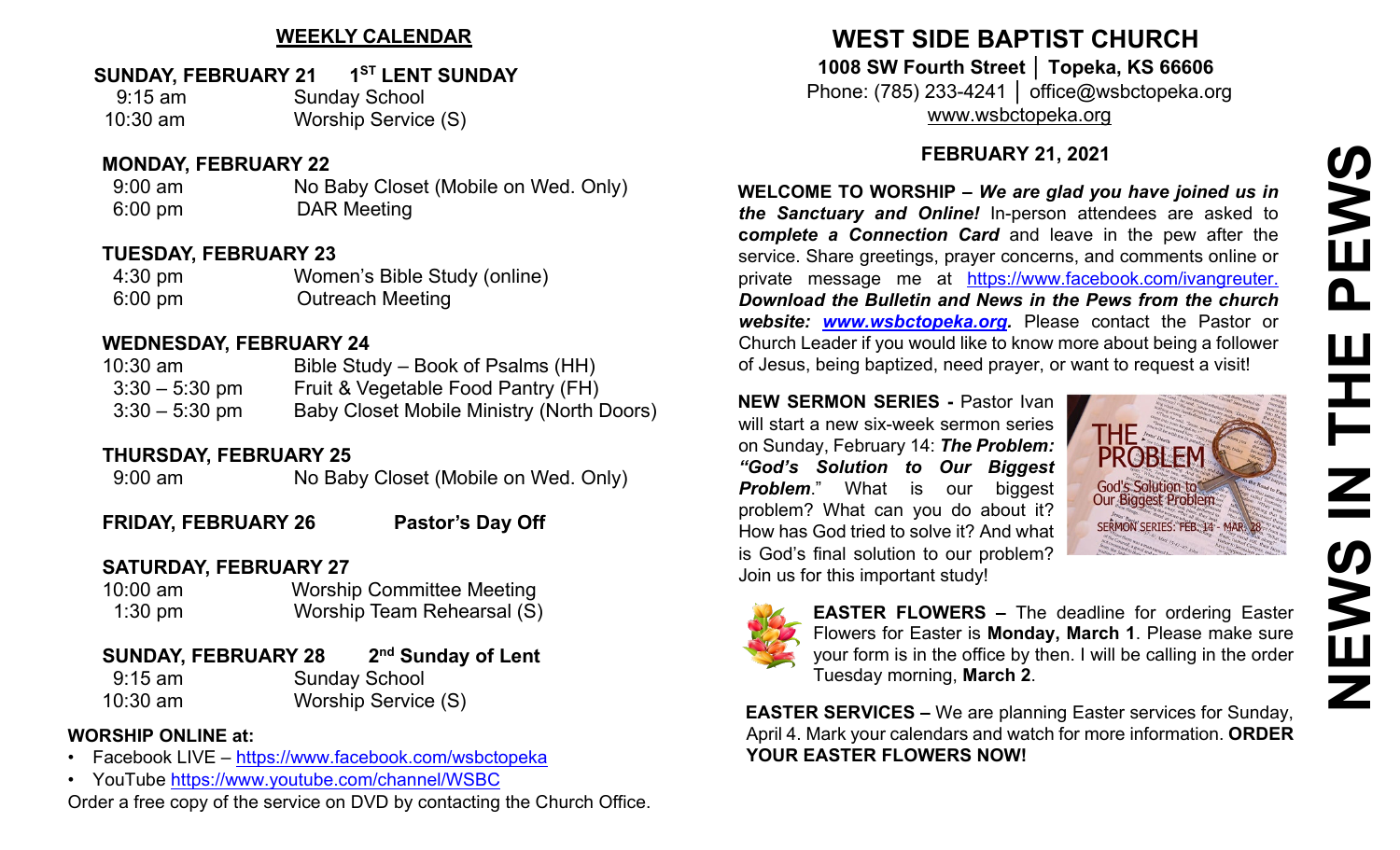**COUNCIL OF MINISTRIES –** The Church Council (Officers, Coordinators of Ministries, and the Pastor) will meet on the **second Tuesday of the month at 6:00 pm in Holmer Hall**. The meetings are open, and members are encouraged to attend. See Pat Carpenter, Moderator, for details or agenda.

**BABY CLOSET –** The **Baby Closet is CLOSED** to the public and will operate in **MOBILE DISTRIBUTION ONLY** until further notice. Families may pick-up **diapers, formula, ointments, and wipes on WEDNESDAYS from 3:30-5:30 pm at the North Door.** Leave a message on the Baby Closet voice mail for supplies.

**BIBLE STUDY ONLINE** – Join us for **"The Psalm Book of Israel" Bible Study on Wednesday MORNINGS at 10:30 am in Holmer Hall (face masks, mass limit, and social distancing required) or ZOOM (see email for link and password).** 

**FOOD PANTRY –**Free Fruit and Vegetable Food Pantry on **Wednesd[ays fro](https://creativecommons.org/licenses/by-nc-nd/3.0/)m 3:30 to 5:30 pm, while supplies last**. **MOBILE SITE**: enter western P[ARKIN](https://creativecommons.org/licenses/by-nc-nd/3.0/)G LOT from  $4<sup>th</sup>$  and CLAY Streets; do not park or exit your vehicl[e. Eq](https://creativecommons.org/licenses/by-nc-nd/3.0/)ual Opportunity. \*All food is available at no cost. **FACE COVERINGS or MASKS REQUIRED.** Thank you to Jack Janway, Outreach Coordinator, and all the volunteers who make this service project possible.

**SUNDAY SCHOOL RESTARTED –** Teachers have restarted Sunday School at 9:15 am each week. There are classes offered for all ages:



- **1. Elementary**
- **2. Upper Elementary/Preteen** Fran Seymour-Hunter and Pat Carpenter (upstairs)
- **3. Youth –** Ivan Greuter (downstairs Youth room)
- **4. Adults – The Chosen (video series) –** Jack Janway (first floor Holmer Hall)

**PUBLIC HEALTH NOTICE: ORANGE PHASE – BUILDING OPEN TO PUBLIC –** To mitigate the spread of the Coronavirus (COVID 19), the Church leaders have enacted *Phase ORANGE Protocols* on the advice of our Executive Minister, the Governor of the State of Kansas, and Shawnee County Health Officer. Effective immediately until further notice:



1. **MASKS REQUIRED -** All persons

(age 6 and older) are required to **WEAR A MASK IN PUBLIC including employees of the church,** with certain exemptions apply including all children *age 5 and under*, when social distancing (keeping six feet of distance between yourself and others outside your household, except for occasional or incidental moments of closer proximity) is not possible. (see SNCO Emergency Order #2020-68 and the Governors Executive Order #20-68 Mandatory Mask Protocol).

- 2. **LIMIT MASS GATHERINGS to 300 persons (including weddings)** OR 50% capacity of a room after restrictions and protocols are observed.
- 3. **HIGH RISK INDIVIDUALS and PARENTS AND SMALL CHILDREN should take more intensive precautions including** *staying-safe-at home*. High-risk individuals include those with underlying medical conditions, including chronic lung disease, asthma, heart conditions, severe obesity, chronic kidney disease, liver disease, or who are otherwise immunocompromised.
- 4. **WORSHIP and BIBLE STUDIES will be offered REMOTELY (online).**  For more information about preventing the spread of COVID 19, visit: <https://www.snco.us/hd/coronavirus> or the Centers for Disease Control and Prevention website [\(www.cdc.gov\).](http://www.cdc.gov/)



**WINTER CONTINUES –** Six more weeks of winter according to Punxsutawney Phil, the weather-predicting groundhog on Groundhogs Day, February 2, 2021. Delays and closures will be posted on the church's Facebook page and with local news stations.